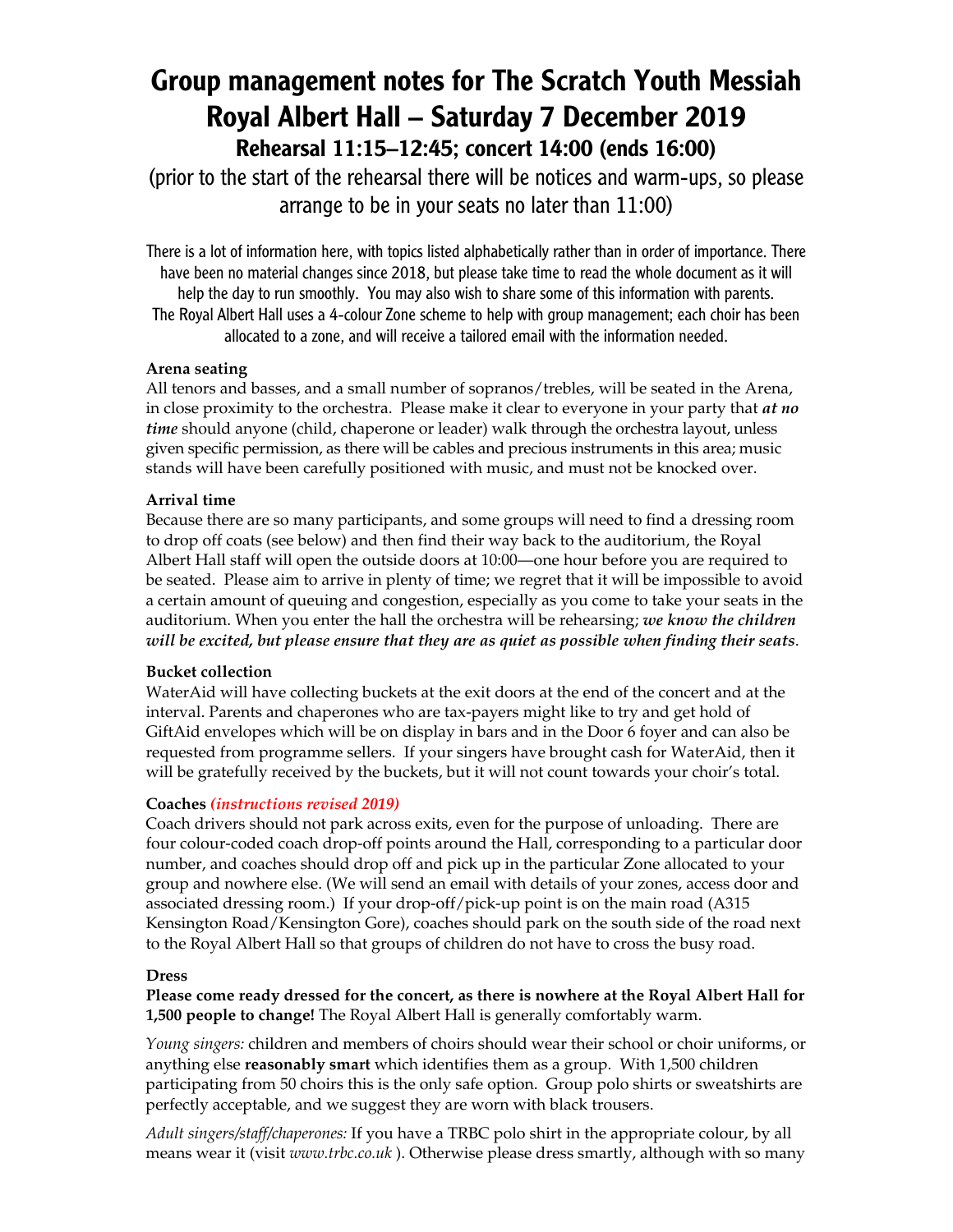children in polo shirts and similar, wearing a DJ or the female equivalent would be too formal and rather conspicuous. Do please remember, however, that you are appearing at the UK's premiere concert venue, and dress accordingly – please leave baggy T-shirts and torn jeans at home on this occasion.

#### **Dressing rooms**

Drop points/dressing rooms where coats and non-valuables may be left have been allocated according to your zone, and will be notified by email.

Dressing rooms may be crowded and will not be gender segregated and are therefore not suitable for changing. **Red Zone** groups have space in Gallery East; **Yellow Zone** in Gallery West; **Blue Zone** groups use DRs 9, 10 & 11; and **Green Zone** have Chorus Rooms A and B. These will not be locked at any time, so valuables must NOT be left in them (please dissuade your group from bringing anything other than essentials; *see* **Personal belongings,** below). Ask a steward to direct you to your Dressing Room on arrival. *Leaders should bring sufficient strong bin bags, clearly labelled with their group name,* to accommodate the coats and bags of their group, and these should be filled and left together in the designated room.

The Royal Albert Hall recommends that, if at all possible, choir groups go straight to their seats in the hall with their coats and bags, and chaperones collect everyone's coats and take them to the allocated dressing rooms. This will only work if you have sufficient chaperones, and we understand that it will not be possible for every choir (especially smaller ones), but please do this if you can: it saves time and reduces crowding throughout the Hall.

# *Not only scores but also packed lunches must be taken into the Hall at the very beginning of the rehearsal. The same applies to money if the children want to buy a programme (£3).*

We suggest that one of your chaperones is specifically designated to make a careful note of the best route from your Dressing Room to your allocated seating area. The Royal Albert Hall is a very confusing and complicated building, and it is easy to get lost – make sure that you have at least one person who can negotiate their way around.

#### **End of concert**

At the end of the concert, the Event Manager will instruct you on leaving the Hall in a way designed to avoid congestion. The audience will be asked to clear the auditorium first, then the choirs will exit. Please follow instructions and wait your turn.

#### **Entering and exiting the Royal Albert Hall** *(instructions revised 2019)*

Your tickets may show a printed door number for entry to the Hall, but for youth events such as this the Royal Albert Hall has implemented an access plan based on coloured zones (mentioned above), each one of which has a specific door for entrance and exit: **Red Zone**  groups enter via Door 2; **Yellow Zone** use Door 10; groups in **Blue Zone** use Door 1, and **Green Zone** use Door 12. Please use only the door notified to you, which will offer the simplest route to your Dressing Room and place in the auditorium. At the end of the concert you should exit by the same door after retrieving coats etc.

To comply with the requirements of Westminster City Council, the leader of each group will be required to sign their group in on arrival, and out on departure. We will arrange for there to be someone at each Zone entrance so that you can do this easily and quickly.

The 4-part voice layout of the choir means that although an entire group will enter the auditorium by one door some singers may then need to cross the Stage and find seats on the other side of the hall. Please follow the advice of stewards and Concerts from Scratch staff.

If you have a small number of singers without a dedicated chaperone for their voice-part, you will find that the rest of the group has been allocated seats in a nearby area of the Hall so that chaperones have easy access to the children they are chaperoning.

*Exiting in an emergency.* Exit the Hall via your allocated door in accordance with instructions given by the Event Manager, and then make for the Meeting Place allocated to your Zone.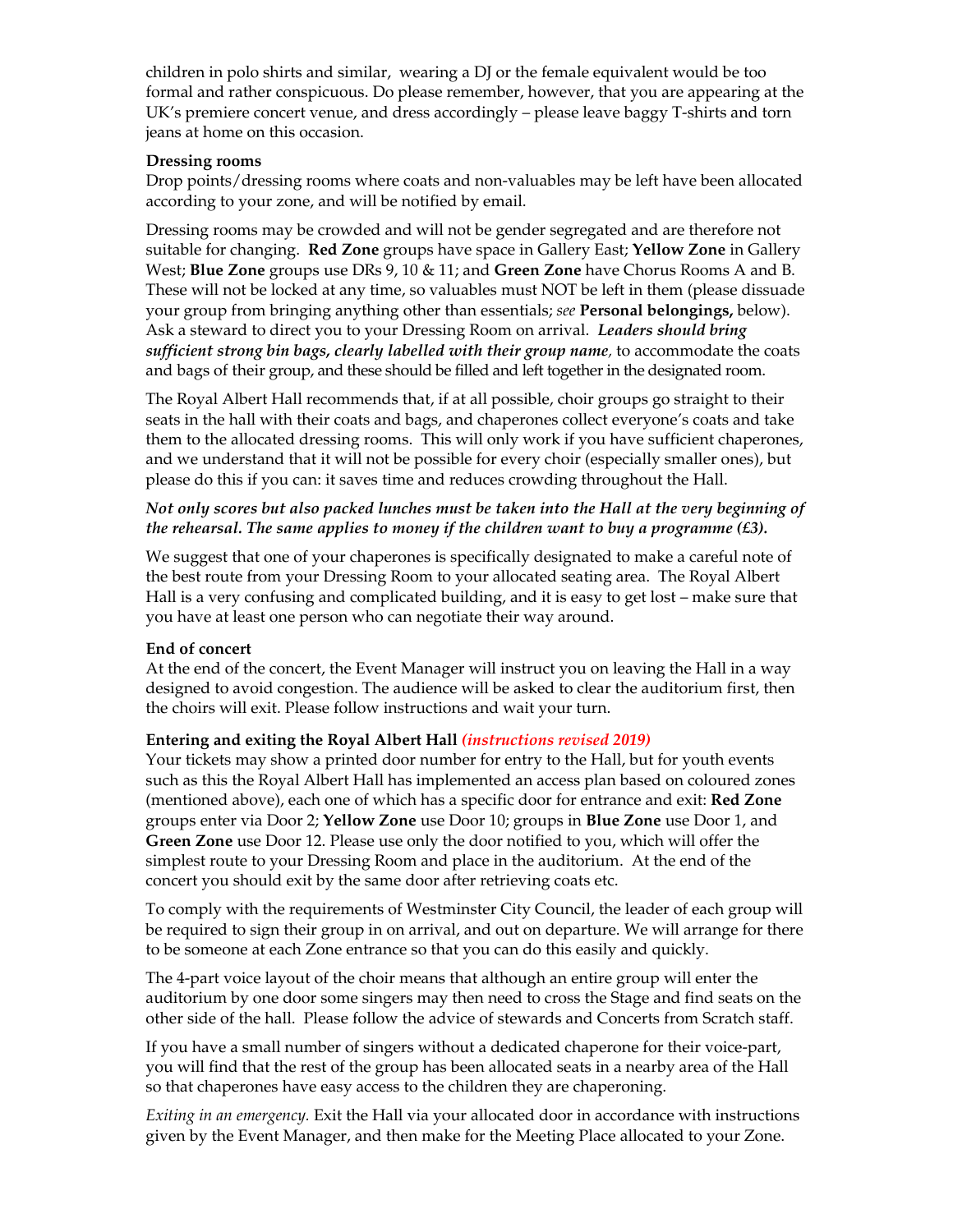The Hall's twelve doors are numbered consecutively anti-clockwise around the building, with Doors 5, 6, and 7 adjacent to a busy main road, although separated from it by a wide pedestrian area. It is once again possible to walk all around the outside of the building.

### **First Aid**

There will be First Aid cover in place throughout rehearsal and performance. Chaperones should note the position of RAH Stewards stationed at the internal doors, and escort any child needing assistance to the nearest Steward who will take the appropriate action.

#### **Lost children**

A lost child should report to one of the RAH Stewards. Make sure all children know (a) how to recognise a Steward and (b) what Zone they are in. If the child does not have enough information to enable the Steward easily to reunite them with the correct group, the child will be escorted to a dedicated spot, from where they can be subsequently collected.

#### **Lunch break**

Your rehearsal ends at 12:45, and the performance starts at 14:00. **Packed lunches** *(see below)* are eaten in your seats, and there will be time for children to visit the **toilets** *(details below)*. **All singers MUST be back in their seats by 13:50 so that the performance starts on time.** 

# **Meeting point**

To avoid 'people jams' at the end of the performance, the RAH has designated Meeting Points outside the building which correspond to the Zone colours. At the end of the performance, or if an emergency evacuation is required, the group leader or other responsible adult should, immediately make their way to this point with an identifiable 'lollipop sign' or similar to act as a focal point where the members of your choir can be collected by parents, or meet as a group prior to boarding their coach. As it will be dark by the end of the concert (4pm), group leaders should bring a high-vis jacket to aid identification. If parents are collecting their children from the Hall after the show, they must go to the Meeting Point and find their 'lollipop sign'. Stewards will request that parents leave the building if they are waiting for their children in corridors or doorways.

Your Meeting Point is determined by your Zone colour, and will be on the same side of the Hall as your official entry/exit door and your coach set-down/pick-up point. An email will be sent with images of the area in question; we suggest you print the image, bring it with you to the event, and make sure before you enter the Hall that you know exactly where your Meeting Point is. All RAH doors will be staffed by red-jacketed RAH Stewards, who are trained in the geography of the Hall and the Zone system, and will be able to direct members of your group to the correct Meeting Point.

#### **Non-attendance and gaps**

If singers drop out and you can't find replacements, please try and let us know. Arranging the seating at the Scratch Youth Messiah is time-consuming and complicated, and we may want to reseat other singers to ensure there are not large gaps in prominent places. Once on stage, avoid leaving gaps in the middle of a row: negotiate with other singers in the same row so that any gaps are at the outside edges – furthest away from the centre.

# **Packed lunches**

Lunch is eaten in your seats between 12:45 and 13:30. Strong-smelling or very crumbly food is discouraged, as are nuts (many children have allergies). RAH staff will issue group leaders with bin bags for the collection of all rubbish at approximately 13:30. We suggest food is brought in a disposable bag (preferably paper) which can be discarded once the food is eaten – this will reduce the amount of 'stuff' the young people have to manage.

#### **Personal belongings**

Please dissuade children from bringing anything non-essential; all items should be in a single bag small enough to stow neatly underneath a singer's chair. Singers should bring all the following items with them into the auditorium: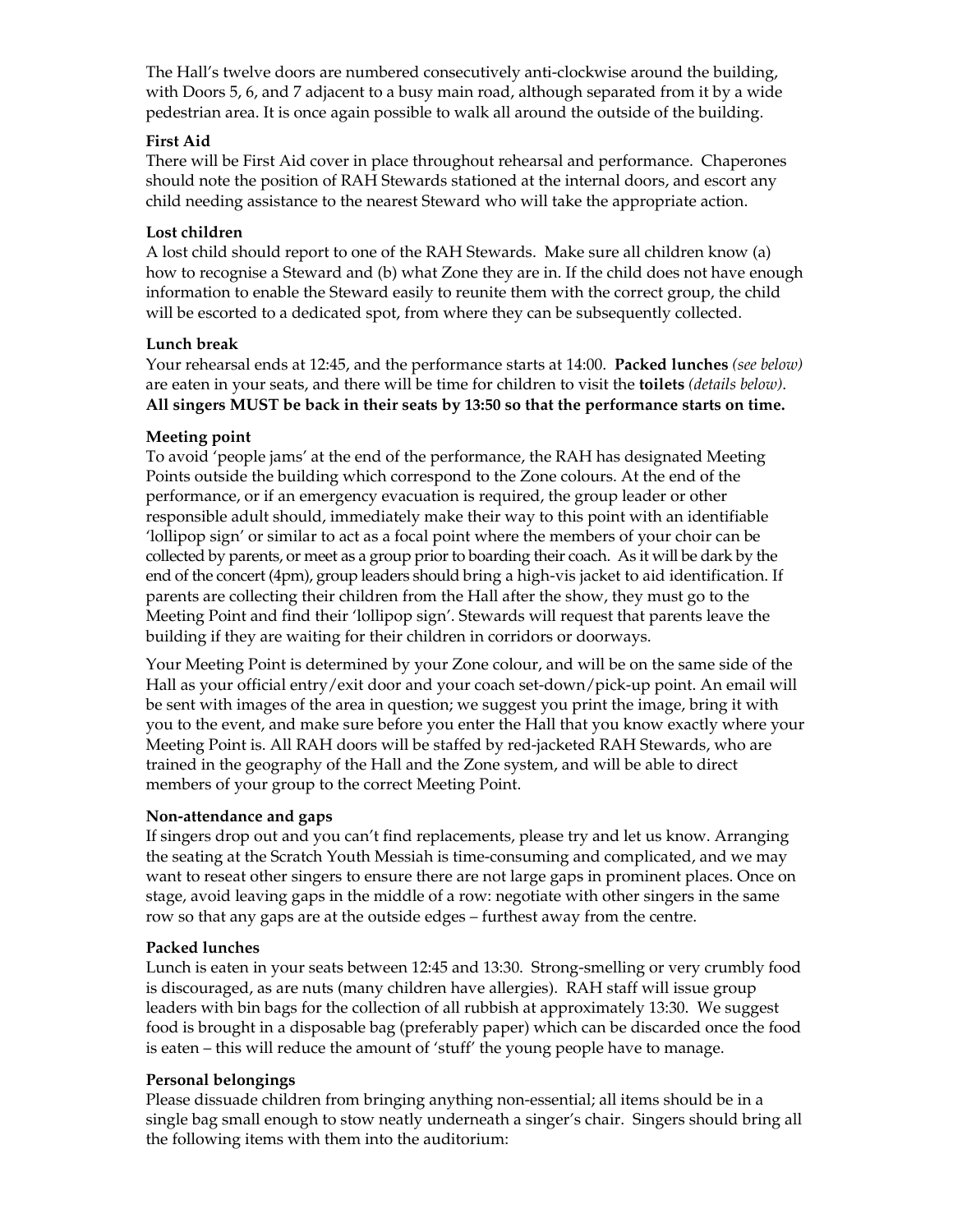- a packed lunch *(see above)*
- their *Messiah* music (there will be no spare copies available on the day)
- a pencil (but only if your singers understand about marking a score)
- £3 if they wish to buy a **programme** *(see below)*
- possibly a **reading book** *(see below)*

Other items should be at the group leader's discretion. We advise that mobile telephones are NOT brought to this event, but any which are thought necessary for safety reasons *must be switched off* at all times when you are in the auditorium.

#### **Photographs** *(instructions revised 2017)*

**No photography or recording whatsoever is allowed during the performance,** other than by official photographers; anyone seen taking photos or making any kind of recording will be challenged by RAH stewards. Please help us by pointing this out to parents if you possibly can; *this is NOT like a school concert – we use professional orchestral players and soloists, and filming/photography/sound recording is not permitted without their permission being sought in advance.* Some schools also expressly forbid photos to be taken pf pupils. Parents and staff may take photographs during the applause at the end of the concert, but posed 'group photos' of individual choirs on stage will not be permitted. It is essential that the performing area is cleared as quickly as possible at the end of the performance, and on-stage photography will seriously hinder this.

 We hope that schools/choirs will have no objection to our using photos in our own future publicity. However, if we wish to use a photo in which individual children might be identified, we will contact the school first. Only low-resolution group images will be used online, so that no-one will be able to zoom in on individual children even if they download the image. Should a third party ask to use one of our photos we will either refuse, or refer them to the school concerned.

 If photos are to be uploaded to social media, it is essential that the tagging facility is disabled so that children cannot tag themselves and their friends and thereby be identified.

#### **Programmes**

Programmes will be sold by WaterAid volunteers, with the minimum donation suggested as  $£5$  for adults or  $£3$  for participating children. They will sell at the entrance doors, in the main corridor running around the Hall, and also on stage. All choirs are named, and every individual child's name which was notified to us by the deadline is also listed (not chaperones, I'm afraid). We encourage everyone to support WaterAid, and please consider in advance how you might manage if all your singers wanted to buy a programme . . .

#### **Publicity**

We have publicised this concert widely, but the Royal Albert Hall is a big place to fill, even though we have only been allocated 3,800 out of a possible 5,200 seats. Especially if you are within easy reach of London, *please do everything you can to get local media interested,* and to get local supporters to the Hall – there are half-price tickets for children and further discounts for family tickets. If you are bringing a coach, please fill any empty seats with audience, and encourage parents to fill a second coach with supporters. Ask the young people themselves to talk about it as much as possible on social media (our Facebook page and Twitter ID are at the foot of every e-mail). Singing is great at any time, but is even better when you have a large appreciative audience to sing to!

#### **Reading books**

About half the choirs taking part will be singing all twelve choruses; others will be singing as few as three. During the rehearsal, if children are not singing, we would like to encourage them to follow the music being rehearsed by others (this will help when they come to learn new choruses themselves). If this is not practicable, group leaders might consider allowing children to bring a small-format book to prevent restlessness, but books must NOT be read during the performance itself.

#### **Recording**